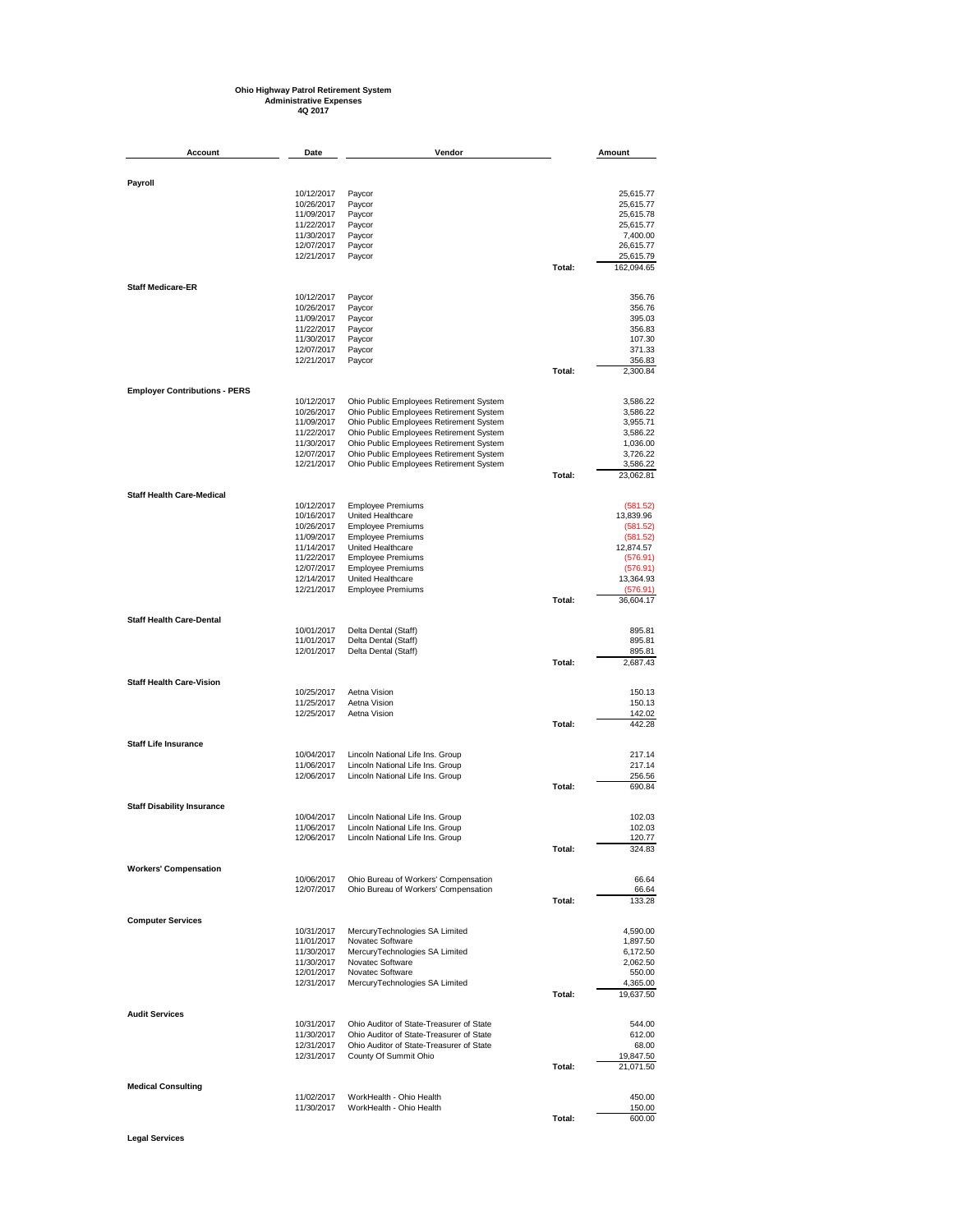| Account                                 | Date                     | Vendor                                             |        | Amount          |
|-----------------------------------------|--------------------------|----------------------------------------------------|--------|-----------------|
|                                         | 10/12/2017               | Attorney General's Office                          |        | 3,424.24        |
|                                         | 10/31/2017               | Ice Miller LLC                                     |        | 531.00          |
|                                         | 10/31/2017               | Ice Miller LLC                                     |        | 1,209.50        |
|                                         | 11/30/2017               | Ice Miller LLC                                     |        | 5,103.50        |
|                                         |                          |                                                    | Total: | 10,268.24       |
| <b>Service By Others</b>                |                          |                                                    |        |                 |
|                                         | 10/01/2017               | <b>Avalon Benefit Services</b>                     |        | 37.80           |
|                                         | 10/11/2017               | Surveymonkey.com                                   |        | 360.00          |
|                                         | 10/13/2017<br>10/27/2017 | Paycor Payroll Service<br>Paycor Payroll Service   |        | 73.04<br>83.04  |
|                                         | 10/30/2017               | Ohio Mobile Shredding                              |        | 46.09           |
|                                         | 10/31/2017               | Culligan                                           |        | 29.50           |
|                                         | 11/01/2017               | <b>Avalon Benefit Services</b>                     |        | 37.80           |
|                                         | 11/06/2017               | <b>Treasurer Of State</b>                          |        | 10.50           |
|                                         | 11/10/2017<br>11/23/2017 | Paycor Payroll Service<br>Paycor Payroll Service   |        | 75.99<br>73.04  |
|                                         | 11/30/2017               | <b>Treasurer Of State</b>                          |        | 4.20            |
|                                         | 11/30/2017               | Culligan                                           |        | 29.50           |
|                                         | 11/30/2017               | Conduent HR Consulting LLC                         |        | 500.00          |
|                                         | 12/01/2017               | <b>Avalon Benefit Services</b>                     |        | 37.80           |
|                                         | 12/01/2017               | Paycor Payroll Service                             |        | 56.03           |
|                                         | 12/08/2017               | Paycor Payroll Service                             |        | 73.04           |
|                                         | 12/15/2017               | National Software Inc.<br>Paycor Payroll Service   |        | 799.95          |
|                                         | 12/22/2017<br>12/30/2017 | Paycor Payroll Service                             |        | 73.04<br>147.50 |
|                                         | 12/30/2017               | <b>Treasurer Of State</b>                          |        | 3.78            |
|                                         | 12/31/2017               | Culligan                                           |        | 30.50           |
|                                         | 12/31/2017               | Conduent HR Consulting LLC                         |        | 500.00          |
|                                         |                          |                                                    | Total: | 3,082.14        |
| <b>Education-Trustees</b>               |                          |                                                    |        |                 |
|                                         | 11/10/2017               | International Foundation of Employee Benefit Plans |        | 325.00          |
|                                         | 11/10/2017               | National Association of Police Organizations       |        | 575.00          |
|                                         | 11/10/2017               | International Foundation of Employee Benefit Plans |        | 325.00          |
|                                         | 11/16/2017               | Opal Financial Group                               |        | 395.00          |
|                                         |                          |                                                    | Total: | 1,620.00        |
| <b>Education-Staff</b>                  |                          |                                                    |        |                 |
|                                         | 10/31/2017               | Dennis Smith                                       |        | 17.12           |
|                                         | 12/11/2017               | National Association of Public Pension Attorneys   |        | 485.00          |
|                                         |                          |                                                    | Total: | 502.12          |
| <b>Membership Outreach</b>              |                          |                                                    |        |                 |
|                                         | 11/30/2017               | Mark Atkeson                                       |        | 293.18          |
|                                         | 12/31/2017               | <b>Michael Press</b>                               |        | 10.70           |
|                                         | 12/31/2017               | Dennis Smith                                       |        | 10.70           |
|                                         | 12/31/2017               | Mark Atkeson                                       |        | 32.10           |
|                                         |                          |                                                    | Total: | 346.68          |
| Printing                                |                          |                                                    |        |                 |
|                                         | 12/19/2017               | Ricoh                                              |        | 331.13          |
|                                         |                          |                                                    | Total: | 331.13          |
| <b>Postage and Supplies</b>             |                          |                                                    |        |                 |
|                                         | 10/12/2017               | Pitney Bowes Inc                                   |        | 147.72          |
|                                         | 11/01/2017               | United Parcel Service                              |        | 14.93           |
|                                         | 11/02/2017               | <b>United Parcel Service</b>                       |        | 23.89           |
|                                         | 11/09/2017               | United Parcel Service                              |        | 47.18           |
|                                         | 11/11/2017               | <b>United Parcel Service</b>                       |        | 0.01            |
|                                         | 12/12/2017<br>12/14/2017 | Pitney Bowes Inc<br>United Parcel Service          |        | 105.00<br>13.49 |
|                                         | 12/14/2017               | Pitney Bowes Inc                                   |        | 106.39          |
|                                         | 12/19/2017               | Pitney Bowes Inc                                   |        | 500.00          |
|                                         |                          |                                                    | Total: | 958.61          |
|                                         |                          |                                                    |        |                 |
| <b>Telecommunications Services</b>      | 10/01/2017               | Time Warner Cable                                  |        | 1,125.67        |
|                                         | 11/01/2017               | Time Warner Cable                                  |        | 1,128.25        |
|                                         | 12/01/2017               | Time Warner Cable                                  |        | 1,137.20        |
|                                         | 12/11/2017               | West Unified Communications Services, Inc.         |        | 1.99            |
|                                         |                          |                                                    | Total: | 3,393.11        |
| <b>Computer Services-Offsite Server</b> |                          |                                                    |        |                 |
|                                         | 10/01/2017               |                                                    |        | 300.00          |
|                                         | 11/01/2017               |                                                    |        | 300.00          |
|                                         | 12/01/2017               |                                                    |        | 300.00          |
|                                         |                          |                                                    | Total: | 900.00          |
| <b>Rent Expense</b>                     |                          |                                                    |        |                 |
|                                         | 10/01/2017               | <b>Triangle Commercial Properties</b>              |        | 9,827.58        |
|                                         | 11/01/2017               | <b>Triangle Commercial Properties</b>              |        | 9,946.75        |
|                                         | 12/01/2017               | <b>Triangle Commercial Properties</b>              |        | 9,946.75        |
|                                         |                          |                                                    | Total: | 29,721.08       |
| <b>Office Supplies</b>                  |                          |                                                    |        |                 |
|                                         | 10/10/2017               | Office City                                        |        | 115.76          |
|                                         | 12/01/2017               | Office City                                        |        | 112.17          |
|                                         | 12/06/2017               | Proforma Graphic Service                           |        | 392.59          |
|                                         |                          |                                                    | Total: | 620.52          |
| <b>Ohio Retirement Study Council</b>    |                          |                                                    |        |                 |
|                                         | 12/29/2017               | ORSC                                               |        | 706.75          |
|                                         |                          |                                                    | Total: | 706.75          |
|                                         |                          |                                                    |        |                 |
| <b>Office Equipment Expense</b>         | 10/13/2017               | Micro Center                                       |        | 18.98           |
|                                         | 10/17/2017               | Micro Center                                       |        | 29.99           |
|                                         | 10/18/2017               | Micro Center                                       |        | 99.99           |
|                                         | 10/23/2017               | Micro Center                                       |        | 219.98          |
|                                         | 11/02/2017               | Micro Center                                       |        | 44.97           |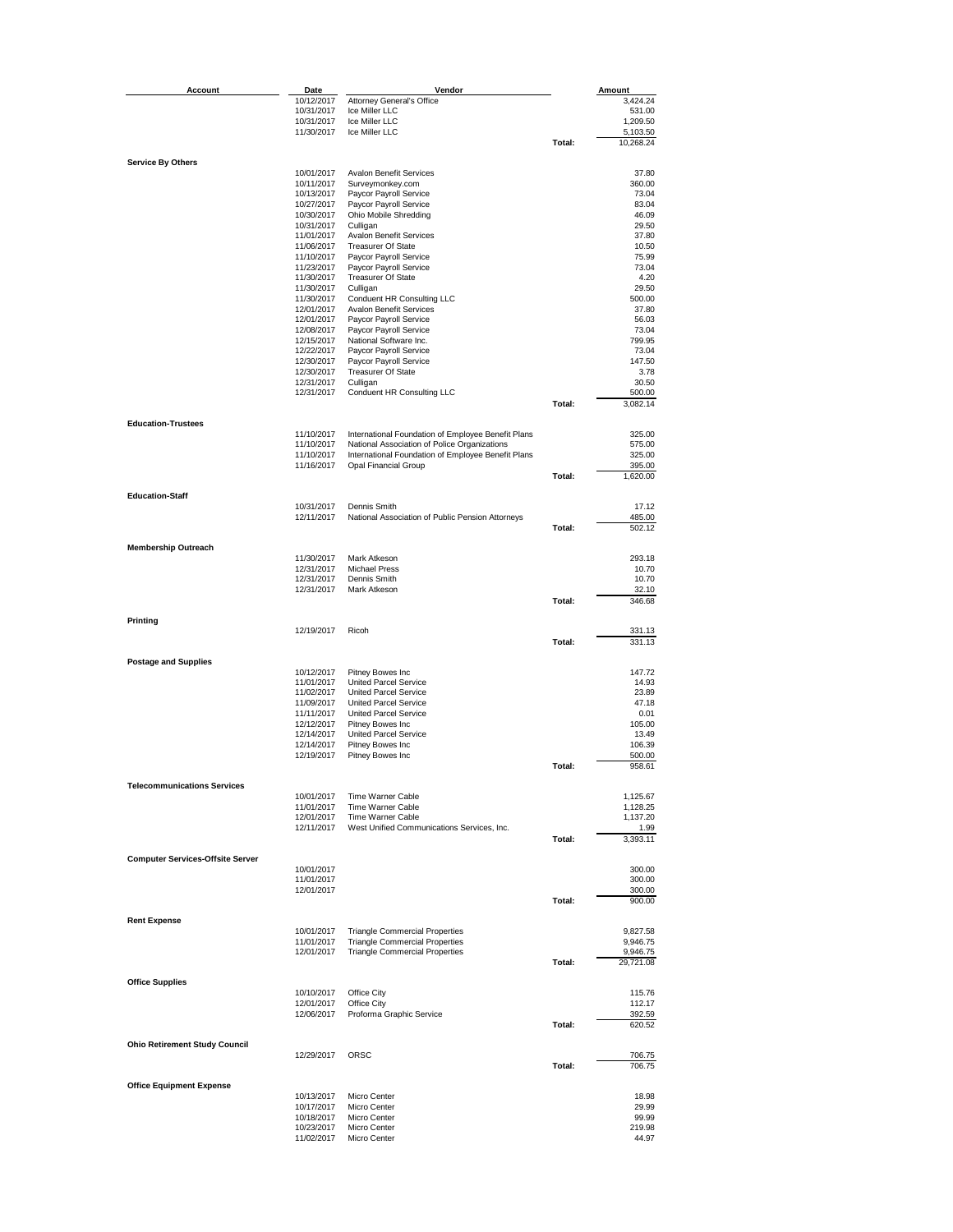| Account                                  | Date                     | Vendor                                                  |        | Amount           |
|------------------------------------------|--------------------------|---------------------------------------------------------|--------|------------------|
|                                          | 11/08/2017               | Micro Center                                            |        | 274.96           |
|                                          | 11/22/2017               | Micro Center                                            |        | 117.97           |
|                                          | 12/04/2017<br>12/09/2017 | Micro Center<br>Micro Center                            |        | 204.97<br>54.97  |
|                                          | 12/11/2017               | Micro Center                                            |        | 99.99            |
|                                          | 12/11/2017               | The Toner Store                                         |        | 148.87           |
|                                          | 12/11/2017               | Acronis                                                 |        | 171.18           |
|                                          | 12/11/2017               | Fujitsu Computer Products of America                    |        | 110.00<br>74.98  |
|                                          | 12/12/2017<br>12/26/2017 | Micro Center<br>Micro Center                            |        | 420.93           |
|                                          |                          |                                                         | Total: | 2,092.73         |
|                                          |                          |                                                         |        |                  |
| <b>Travel-Board Meetings</b>             |                          |                                                         |        |                  |
|                                          | 10/18/2017<br>10/19/2017 | JP Allen<br>Darryl Anderson                             |        | 77.04<br>160.50  |
|                                          | 10/19/2017               | Kenneth C. Boyer                                        |        | 101.65           |
|                                          | 10/19/2017               | Joseph Thomas                                           |        | 141.24           |
|                                          | 10/19/2017               | Lester Reel                                             |        | 38.52            |
|                                          | 10/19/2017               | Matthew L. Them                                         |        | 51.36            |
|                                          | 12/14/2017<br>12/14/2017 | Darryl Anderson<br>Kenneth C. Boyer                     |        | 160.50<br>101.65 |
|                                          | 12/14/2017               | <b>Lester Reel</b>                                      |        | 38.52            |
|                                          | 12/14/2017               | Matthew L. Them                                         |        | 51.36            |
|                                          | 12/14/2017               | Joseph Thomas                                           |        | 141.24           |
|                                          |                          |                                                         | Total: | 1,063.58         |
| <b>Board Meetings</b>                    |                          |                                                         |        |                  |
|                                          | 11/10/2017               | Kroger                                                  |        | 45.92            |
|                                          | 11/10/2017               | Krispy Kreme Doughnuts                                  |        | 8.79             |
|                                          | 11/10/2017               | Chick-Fil-A                                             |        | 109.20           |
|                                          | 12/14/2017               | <b>Holly Carr</b>                                       | Total: | 13.98<br>177.89  |
|                                          |                          |                                                         |        |                  |
| <b>Travel-Education-Trustees</b>         |                          |                                                         |        |                  |
|                                          | 10/11/2017               | Popeyes Chicken                                         |        | 6.78             |
|                                          | 10/11/2017               | Hartsfield-Jackson Atlanta International Airport        |        | 7.33             |
|                                          | 10/11/2017<br>10/11/2017 | Akron/Canton Airport<br>The Original Mexican Restaurant |        | 44.00<br>15.00   |
|                                          | 10/11/2017               | Jet Line Cab                                            |        | 15.50            |
|                                          | 10/11/2017               | Lone Star Café                                          |        | 31.00            |
|                                          | 10/11/2017               | ETI                                                     |        | 17.61            |
|                                          | 10/11/2017<br>10/11/2017 | <b>Raising Canes</b>                                    |        | 9.25<br>1,086.15 |
|                                          | 10/11/2017               | Luxor Las Vegas<br>Hyatt Regency San Antonio            |        | 718.02           |
|                                          | 10/11/2017               | Maddogs                                                 |        | 22.00            |
|                                          | 10/25/2017               | Darryl Anderson                                         |        | 829.79           |
|                                          | 10/25/2017               | Jeremy Mendenhall                                       |        | 467.04           |
|                                          | 11/10/2017<br>11/10/2017 | Mandalay Bay<br>Caesars Palace                          |        | 132.88<br>155.33 |
|                                          | 12/11/2017               | Southwest Airlines                                      |        | 368.96           |
|                                          |                          |                                                         | Total: | 3,926.64         |
|                                          |                          |                                                         |        |                  |
| <b>Travel-Education-Staff</b>            |                          |                                                         |        | 15.00            |
|                                          | 10/11/2017<br>10/11/2017 | The Original Mexican Restaurant<br>Jet Line Cab         |        | 15.50            |
|                                          | 10/11/2017               | McDonalds                                               |        | 7.89             |
|                                          | 10/11/2017               | Fuddruckers                                             |        | 14.05            |
|                                          | 10/11/2017               | Lone Star Café                                          |        | 31.00            |
|                                          | 10/11/2017<br>10/11/2017 | McDonalds<br>ETI                                        |        | 7.89<br>17.60    |
|                                          | 10/11/2017               | <b>Raising Canes</b>                                    |        | 9.24             |
|                                          | 10/11/2017               | <b>Burger King</b>                                      |        | 5.05             |
|                                          | 10/11/2017               | <b>CMH Parking</b>                                      |        | 36.00            |
|                                          | 10/11/2017               | Salisbury Hotel                                         |        | 394.26           |
|                                          | 10/11/2017<br>10/11/2017 | Hyatt Regency San Antonio<br>Maddogs                    |        | 718.02<br>22.00  |
|                                          | 10/18/2017               | Mark Atkeson                                            |        | 19.26            |
|                                          | 10/31/2017               | <b>Michael Press</b>                                    |        | 46.00            |
|                                          | 11/10/2017               | Grubhub.com                                             |        | 22.49            |
|                                          | 11/10/2017               | Whataburger                                             |        | 7.78             |
|                                          | 11/10/2017<br>11/10/2017 | Tacqueria Mexico<br>Alamo Rent-a-Car                    |        | 12.96<br>141.07  |
|                                          | 11/10/2017               | 2 Food and Gas                                          |        | 6.42             |
|                                          | 11/10/2017               | Rio Grande Brew Pub                                     |        | 16.96            |
|                                          | 11/10/2017               | Embassy Suites Albuquerque                              |        | 812.68           |
|                                          | 12/11/2017               | <b>American Airlines</b>                                |        | 354.40           |
|                                          |                          |                                                         | Total: | 2,733.52         |
| <b>Travel-Other</b>                      |                          |                                                         |        |                  |
|                                          | 10/18/2017               | Mark Atkeson                                            |        | 82.90            |
|                                          | 10/31/2017               | <b>Michael Press</b><br>Dennis Smith                    |        | 15.52            |
|                                          | 10/31/2017<br>11/10/2017 | <b>Columbus Commons Parking</b>                         |        | 68.01<br>34.00   |
|                                          | 11/30/2017               | Dennis Smith                                            |        | 56.58            |
|                                          | 11/30/2017               | Mark Atkeson                                            |        | 109.58           |
|                                          | 12/31/2017               | <b>Michael Press</b>                                    |        | 26.19            |
|                                          | 12/31/2017<br>12/31/2017 | Dennis Smith<br>Mark Atkeson                            |        | 32.39<br>37.96   |
|                                          |                          |                                                         | Total: | 463.13           |
|                                          |                          |                                                         |        |                  |
| <b>Dues &amp; Subscriptions Trustees</b> |                          |                                                         |        |                  |
|                                          | 10/05/2017               | Ohio Ethics Commission                                  |        | 60.00            |
|                                          | 10/11/2017<br>11/09/2017 | <b>USA Today</b><br>USA Today                           |        | 29.00<br>29.00   |
|                                          | 12/07/2017               | <b>USA Today</b>                                        |        | 29.00            |
|                                          |                          |                                                         | Total: | 147.00           |
|                                          |                          |                                                         |        |                  |
| Dues & Subscriptions-Staff               | 10/04/2017               | Natl Conf. on Public Employee Retirement                |        | 250.00           |
|                                          | 10/11/2017               | Wall Street Journal                                     |        | 36.99            |
|                                          | 11/08/2017               | Columbus Dipatch                                        |        | 443.48           |